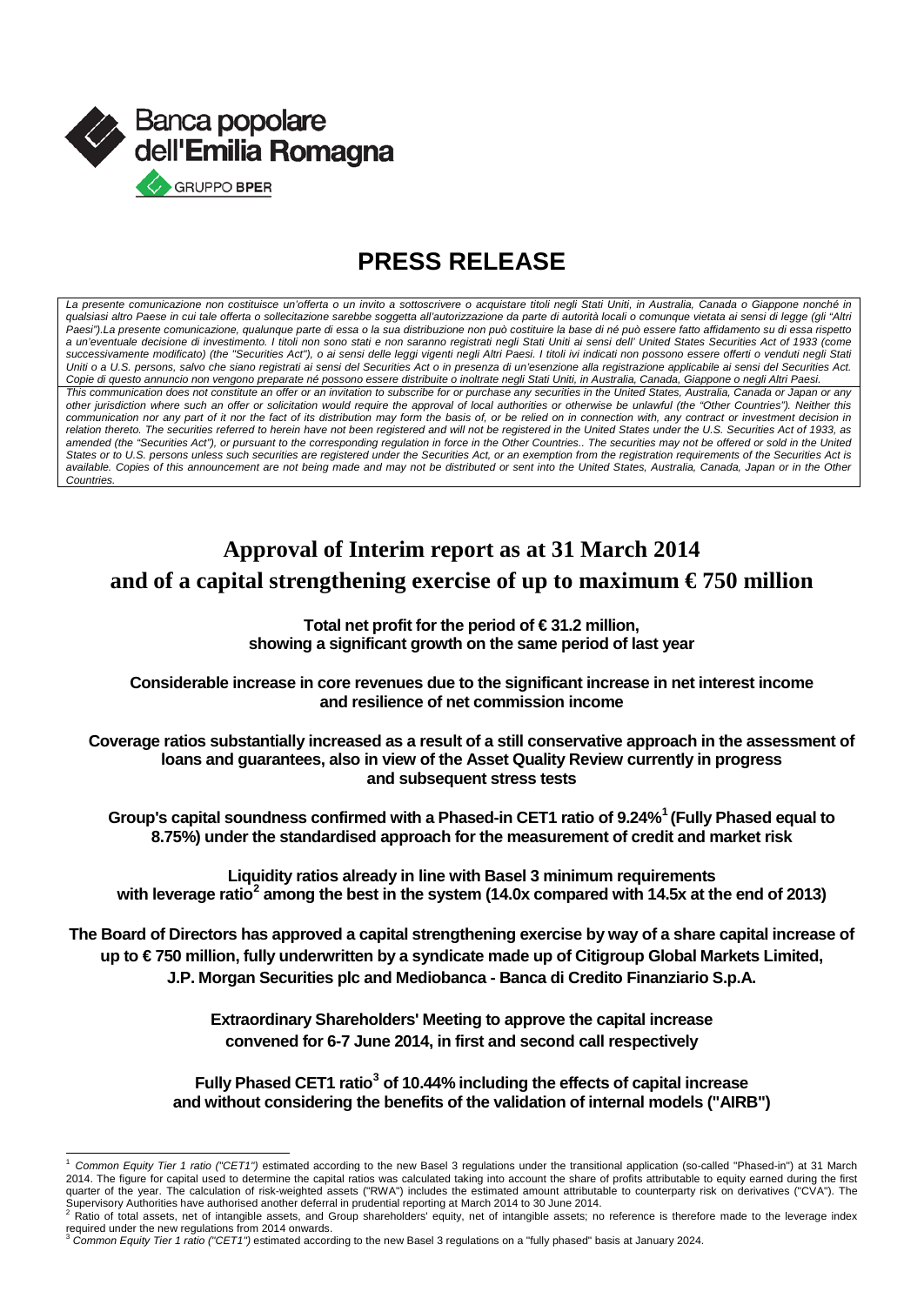The Board of Directors of Banca popolare dell'Emilia Romagna today reviewed and approved the separate results of the Bank and the consolidated results of the Group at 31 March 2014 and resolved a capital strengthening exercise by way of a share capital increase for up to a maximum of  $\epsilon$ 750 million.

*At the end of the Board meeting, Alessandro Vandelli, CEO of the BPER Group, declared: "The net profit for the period is well up on the same period last year, highlighting our Group's ability to improve the level of core revenues, particularly net interest income, even in a period of prolonged economic crisis like the one we are currently*  experiencing. During the first quarter, also in view of the Asset Quality Review and European stress tests that will *be completed in the second half of this year, we continued to apply an extremely prudent approach to the valuation of loans, which resulted in another significant increase in the coverage of doubtful loans compared with the already high figures at the end of 2013. In this context of a good operating performance, the Board of Directors has resolved a capital strengthening exercise for up to a maximum of € 750 million that will enable us to achieve a* Basel 3 Fully Phased Common Equity Tier 1 ratio above 10%, bringing us in line with the new market *standards.This result is even more significant if we consider that it does not take into account the benefits that will result from validation of advanced internal models for measuring credit and market risk. I would like on this occasion to recall that, despite the fact that this long crisis can be considered the worst since the World War II, the*  last capital increase for the bank dates back to 2006, demonstrating an ability to generate profits even in difficult *conditions and to maintain adequate and structural financial solidity. The capital raised will allow us to support our customers in the growth opportunities offered by an economic scenario by an economic scenario whose recovery prospects appear, today, more tangible; at the same time it will provide us with an adequate capital base that will allow us to face the ECB's Comprehensive Assessment with comfort. In addition, we are highly motivated to improve our competitiveness through a structural plan of actions that will be outlined in the new business Plan that* will be presented early next year. One of the objectives of this Plan will be to redesign the Group's distribution *model in a modern and innovative way and a structural reduction in the cost base in order to achieve an adequate*  and sustainable level of profitability. Based on these premises, we believe that our Members and Shareholders will *be able to make a positive assessment of our work and the desire to make the Bank even more solid, consolidating its leadership in our key areas."*

#### \*\*\*\*\*\*\*\*\*\*\*\*\*\*\*\*\*\*\*\*

#### **Income statement: key data**

**Net interest income** comes to € 329.8 million, a significant improvement compared with the same period last year (+6% year on year), mainly due to the benefits arising from the steps taken in 2013 to lower the cost of funding. Also in comparison with the previous quarter, net interest income shows an increase (+1.2% quarter on quarter) due to a significant improvement in the interest rate spread thanks to the incisive repricing of assets and despite the higher incidence of institutional funding costs as a result of issuing a further tranche of covered bonds for € 250 million in February (re-opening of the inaugural issue carried out in October 2013 for € 750 million).

**Net commission income** of € 171.4 million is substantially in line with the same period last year (+0.1%). The areas that contributed the most to this overall result included indirect deposits and bancassurance (+12.4% year on year), thanks to the growth in volumes which offset the decline in fee and commission income on loans. Comparison with the previous quarter (-4.1% quarter on quarter) reflects the period's recurring seasonality.

**The net result from trading activities** (including dividends of € 0.6 million) amounts to € 63.9 million, a significant increase both in comparison with the same period last year and with the previous quarter, when the figures came respectively to € 15.2 million and € 41.3 million, benefiting from the good performance of financial markets and the profits made on reserves for government securities held as available for sale ("AFS"). This result was achieved with the help of net realised gains of € 71.3 million, net capital gains of € 13 million, for the most part attributable to the mark-to-market adjustment of the Italian government bonds held in portfolio, the negative contribution of the fair value option on financial liabilities for € 12.7 million (also negative for € 20.9 million at 31 March 2013) and the negative contribution of other components for € 8.3 million.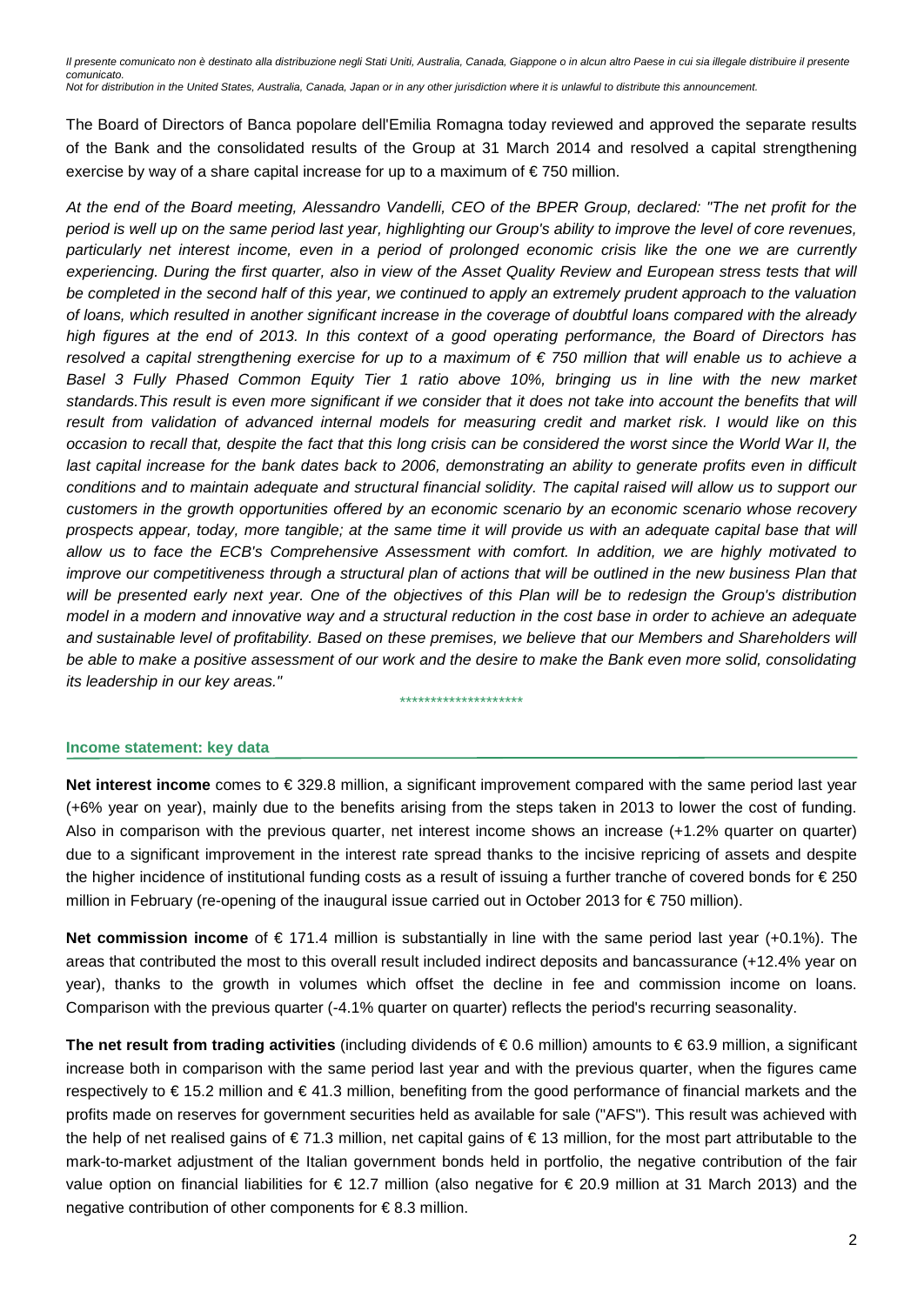**Net interest and other banking income** comes to € 565.1 million, a substantial increase compared with the first quarter of 2013 (€ 497.6 million; +13.6% year on year), and compared with the previous quarter (€ 545.9 million; +3.5% quarter on quarter), mainly due to the good performance of net interest income and the result from financial activities.

**Net adjustments to loans and other financial assets** amount to € 214.7 million, 28% up on the same period in 2013, primarily due to the adjustments made in the lending sector ( $\epsilon$  211.8 million). The increase in loan loss provisions compared with the same period last year is due to a combination of the continuing recession in the national economy and the application of an extremely conservative approach in the assessment of credit and, in particular, of guarantees, also with reference to the Asset Quality Review that the Supervisory Authorities are conducting on the larger European banks. The total cost of credit at 31 March 2014 comes to 46 bps (185 bps annualised).

The **coverage of doubtful loans** improved compared with the end of 2013. In detail, the coverage of nonperforming loans comes to 55.4%, up on both December 2013 and March 2013 (55.0% and 54.3% respectively); taking into account the direct write-downs on non-performing loans still outstanding of € 1.4 billion, the coverage of non-performing loans comes to 64.3%. The coverage ratio of watchlist loans has increased by almost one percentage point, and now stands at 19.0%, compared with 18.2% at the end of the year and 17.5% in the same period last year; the coverage ratio of restructured and past due loans has also increased (to 15.0% and 6.9% respectively at 31 March 2014). The coverage of total doubtful loans amounts to 38.5%, significantly up on December 2013 (37.3%) and on March 2013 (36.3%); if we then take into account the direct write-downs of nonperforming loans mentioned above, the overall coverage of doubtful loans stands at 45.9%, up from 45.1% at the end of 2013 (45.5% in March 2013).

**The net profit from financial activities** of € 350.4 million shows an increase of 6.2% on March 2013, benefiting primarily from the good performance of net interest income and the result from financial activities, which more than offset the increase in net adjustments to loans. Comparison with the previous quarter shows an even more positive result (+19.8% quarter on quarter), when the decline in total adjustments could be added to the positive items mentioned above.

**Operating costs**, net of other operating charges/income, amount to € 297.5 million in the first quarter of the year, 4.2% up on the same period last year, mainly due to the decrease in "other operating charges/income" ( $\epsilon \in 9.4$ ) million; -16.2% year on year), mainly affected by the reduction in the rapid preliminary investigation fee for  $\epsilon$  4.4 million. Net of "Taxation", the costs relating to ordinary operations (payroll costs, administrative expenses and amortisation and depreciation) are 0.7% down compared with March 2013. In particular, payroll costs amount to € 196.8 million, down by 0.8% on the same period in 2013. Other administrative expenses amount to € 126.1 million, an increase of 1.3% year on year, though they mark a significant reduction if we exclude the impact of "Taxation" (-2% year on year)<sup>[4](#page-2-0)</sup>.

**The profit from current operations before tax** amounts to  $€ 52$  million in the period  $(+17\%$  year on year). **Income taxes for the period** amount to € 20.8 million, giving a tax rate of 39.9%.

**Total net profit for the period** amounts to € 31.2 million, compared with € 15.4 million at 31 March 2013 (+102.3% year on year), including a profit for the period pertaining to minority interests of € 2.9 million. **The profit pertaining to the Parent Company** therefore comes to € 28.3 million, versus € 14.4 million in March 2013 (+96.4% year on year).

<span id="page-2-0"></span> <sup>4</sup> "Taxation": € 34.9 million at 31 March 2014 and € 31.6 million at 31 March 2013.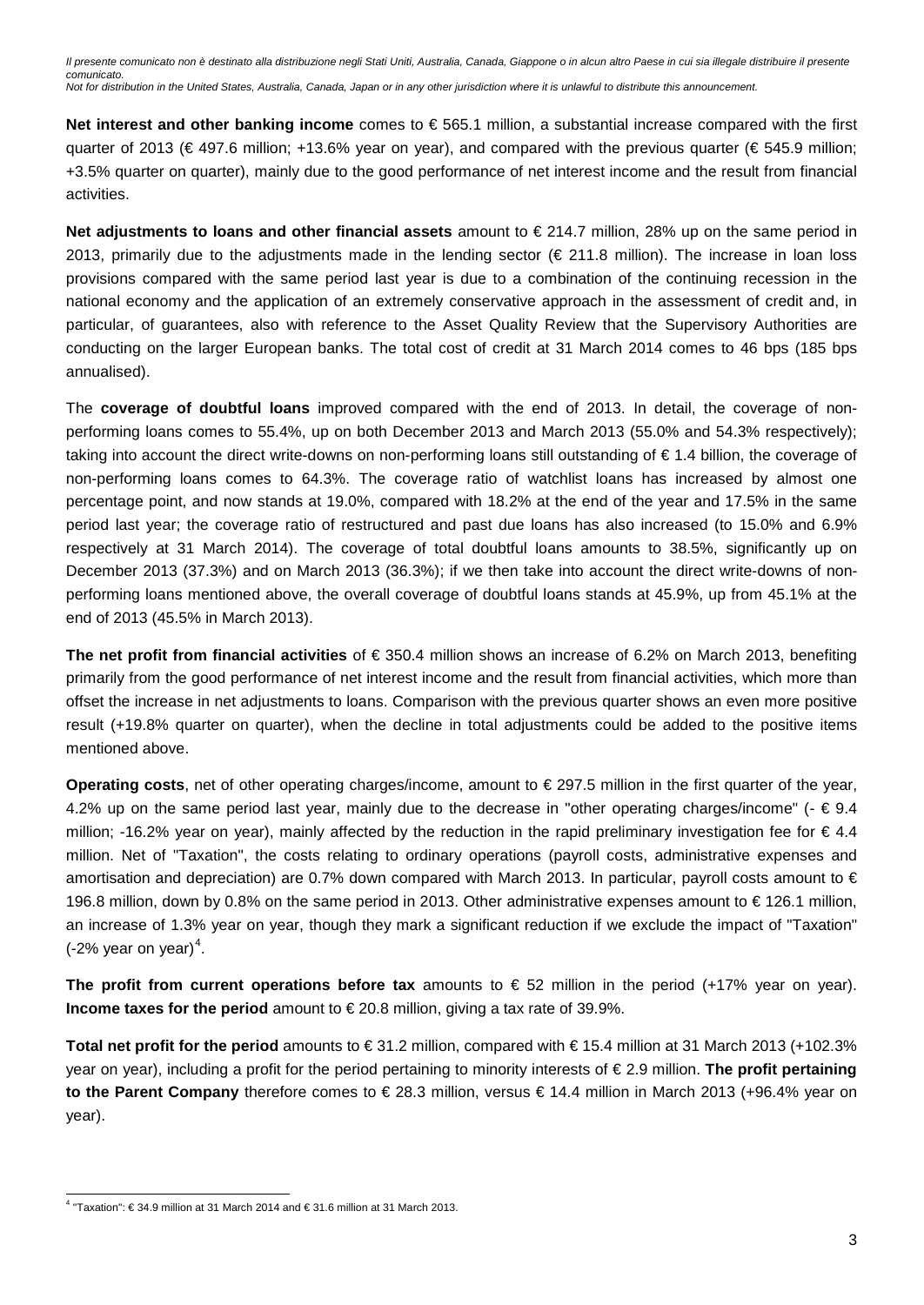#### **Balance sheet: key figures**

**Direct borrowing from customers** (due to customers, debt securities in issue and financial liabilities designated at fair value through profit and loss) amounts to € 46.2 billion, 1.2% down on the end of 2013, mostly due to seasonal components, abandoning particularly onerous positions, switching part of the direct customer deposits into asset management and insurance policies, helped by a positive trend in the market. Direct borrowing is made up almost entirely of retail & private deposits (74.4%) and 63.3% is in the form of current accounts, demand deposits and short-term restricted deposits.

**Indirect customer deposits**, at market price, amount to € 27.7 billion, an increase of 4.4% on the start of the year. **The insurance policy portfolio**, which is not included in indirect borrowing, comes to € 2.8 billion (+10.6% since the start of the year), almost entirely for life insurance.

**Loans to customers**, net of adjustments, amount to € 45.8 billion (-1.4% from the end of 2013), reflecting the difficulties of the economy and the decline in demand for investment, even if there were a few timid signs of a return to normality in the latter part of the quarter.

**Net doubtful loans** come to € 6.5 billion, substantially in line with the end of 2013 (+1.1%), including nonperforming loans of € 2.6 billion (+4.2% since the end of the year); these amounts are respectively 14.1% and 5.6% of total net loans to customers. In detail, other items consist of net watchlist loans of € 3.1 billion, down by 1.2% since the end of 2013, net restructured loans of €0.5 billion (+20.6% from December 2013) and net past due loans of € 0.3 billion (-25.5% since the end of last year). As we said previously, all of these items have good coverage levels, which were boosted significantly during the quarter.

**The net interbank position**, which was negative for €4.9 billion, an improvement since the end of 2013 (€6.2) billion), is the difference between amounts due from banks of  $\in$  1.9 billion and amounts due to banks of  $\in$  6.8 billion; among the latter, € 3.8 billion derive from the refinancing facility with the European Central Bank, attributable to 3-year Long-Term Refinancing Operations (LTRO), down by € 750 million due to the partial repayment made during the quarter. Financial instruments eligible for use as collateral for refinancing transactions on the market amount to € 11.5 billion, net of the haircut, of which € 3.9 billion are available (having been € 12.4 billion and € 3.9 billion respectively at 31 December 2013).

**Financial assets** amount in total to € 8.9 billion, a decrease of 2.5% on the end of 2013; they account for 14.6% of total assets, among the lowest exposures at the system level. Debt securities represent 90.8% of the total portfolio and amount to  $\epsilon$  8.1 billion: of these,  $\epsilon$  6.2 billion relate to government securities (mostly represented by Italian government bonds) and € 1.6 billion to banks and supranational entities.

Against the assets available for sale (AFS) of  $\epsilon$  6.4 billion, there are positive valuation reserves for a total of  $\epsilon$ 185.8 million, net of the related tax effect, which is the net result of positive reserves for debt securities, equities and UCITS of € 205.7 million less negative reserves of € 19.9 million; the net reserve only for government bonds was a positive €85.9 million. Moreover, with regard to the portfolio of financial assets held to maturity (HTM) of € 1.3 billion, the difference between the fair value and the book value is positive, producing an implicit reserve of  $\epsilon$ 108.9 million.

**Total Group equity** amounts to € 4.8 billion (+1.5%) at year-end, with minority interests of € 0.7 billion. Consolidated shareholders' equity of the Group, including the result for the period, comes to  $\epsilon$  4.1 billion, +1.6% since the end of 2013.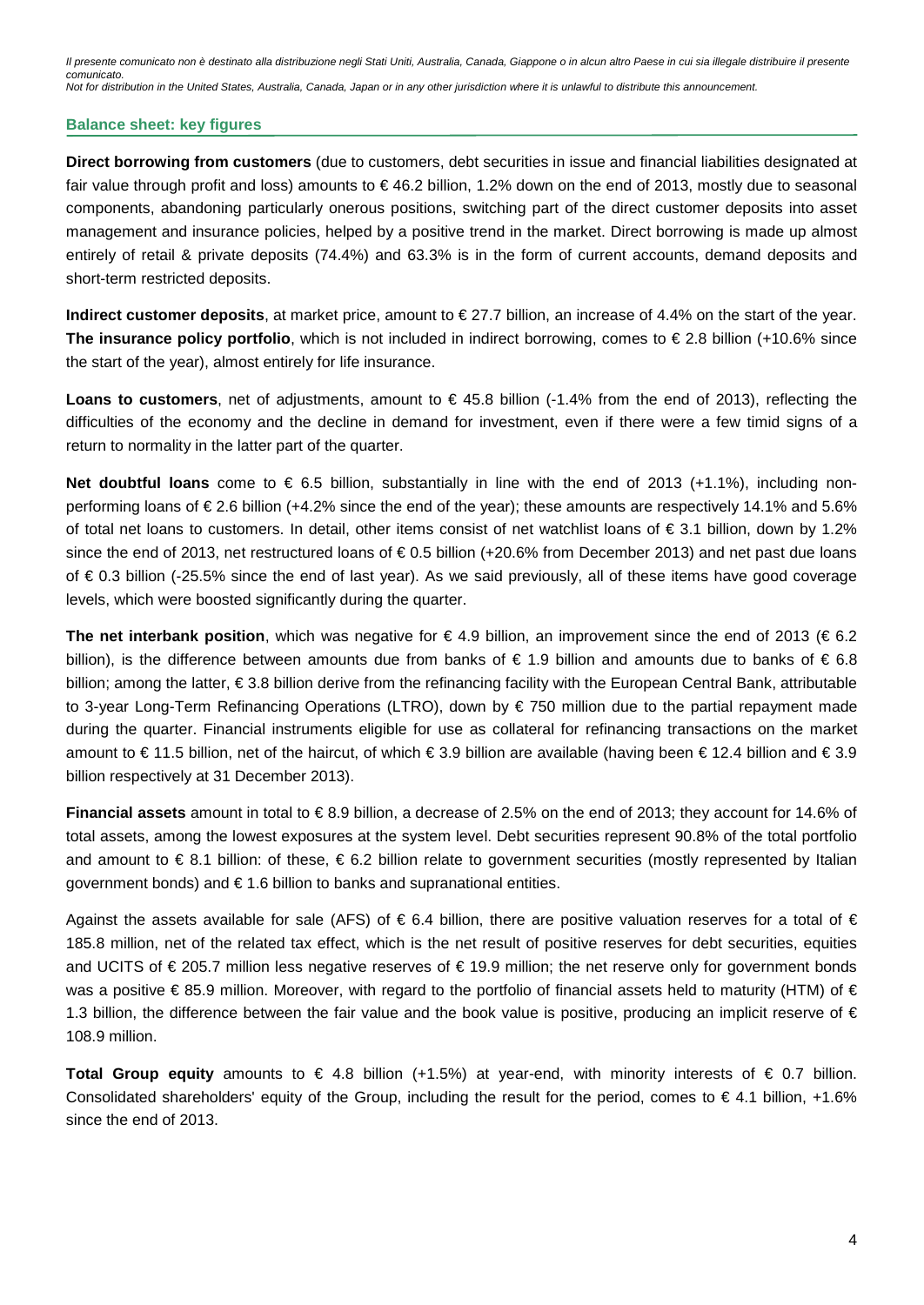#### **Capital ratios**

The **capital ratios** at 31 March 2014 have been calculated on the basis of the standardised approach according to the new regulations in force since 1 January 2014 and the clarifications and interpretations endorsed to date. They take into account the portion of net profit at 31 March 2014 that is attributable to equity, and estimates in the calculation of risk-weighted assets (RWA), particularly as regards the element of counterparty risk on derivative contracts ("CVA"). The results are as follows:

- "*Basel 3 Common Equity Tier 1 Ratio Phased-in"* of 9.24%, an increase of about 10 bps over the equivalent figure estimated at 31 December 2013. This figure, calculated on a "*Fully Phased*" basis, comes to 8.75%.
- "*Basel 3 Total Capital Ratio Phased-in*" of 11.48%.

#### **Key figures at 31 March 2014**

The Group has a presence in 18 Regions of Italy, with 1,301 branches, 6 fewer than the end of 2013, as well as the head office of BPER (Europe) International s.a. in Luxembourg.

\*\*\*\*\*\*\*\*\*\*\*\*\*\*\*\*\*\*\*\*

The Group currently has 11,641 employees (11,718 at the end of 2013).

**Significant subsequent events**

On 29 April 2014, the international rating agency Standard & Poor's, as part of a broad review of the European banking system, confirmed BPER's long-term and short-term ratings at "BB-" and "B", respectively, and revised its outlook from "stable" to "negative".

The change in the outlook is a result of an analysis that Standard & Poor's performed on the potential extraordinary Government support in the event that a European bank found itself in difficulty; this as part of implementation of the regulatory framework for the EU's "Bank Recovery and Resolution Directive", which should come into force from January 2016. On this basis, Standard & Poor's is of the opinion that this European legislation could decrease the likelihood of Government support in the event of the Bank finding itself in difficulty.

\*\*\*\*\*\*\*\*\*\*\*\*\*\*\*\*\*\*\*\*

#### **Capital strengthening exercise**

The Board of Directors of Banca popolare dell'Emilia Romagna, today, has also resolved to propose to the Extraordinary Shareholders' Meeting convened on 6-7 June 2014 in first and second call, respectively, a capital strengthening exercise to be carried out through a share capital increase by way of an offer of pre-emptive subscription rights to members (*Soci*) and shareholders pursuant to Article 2441 of the Italian Civil Code for a total maximum amount of  $\epsilon$  750 million (inclusive of share premium) to be executed by 31 December 2014, through issuance of new BPER ordinary shares, with a nominal value of € 3.00 each with regular dividend (the "Transaction" or the "Rights Issue").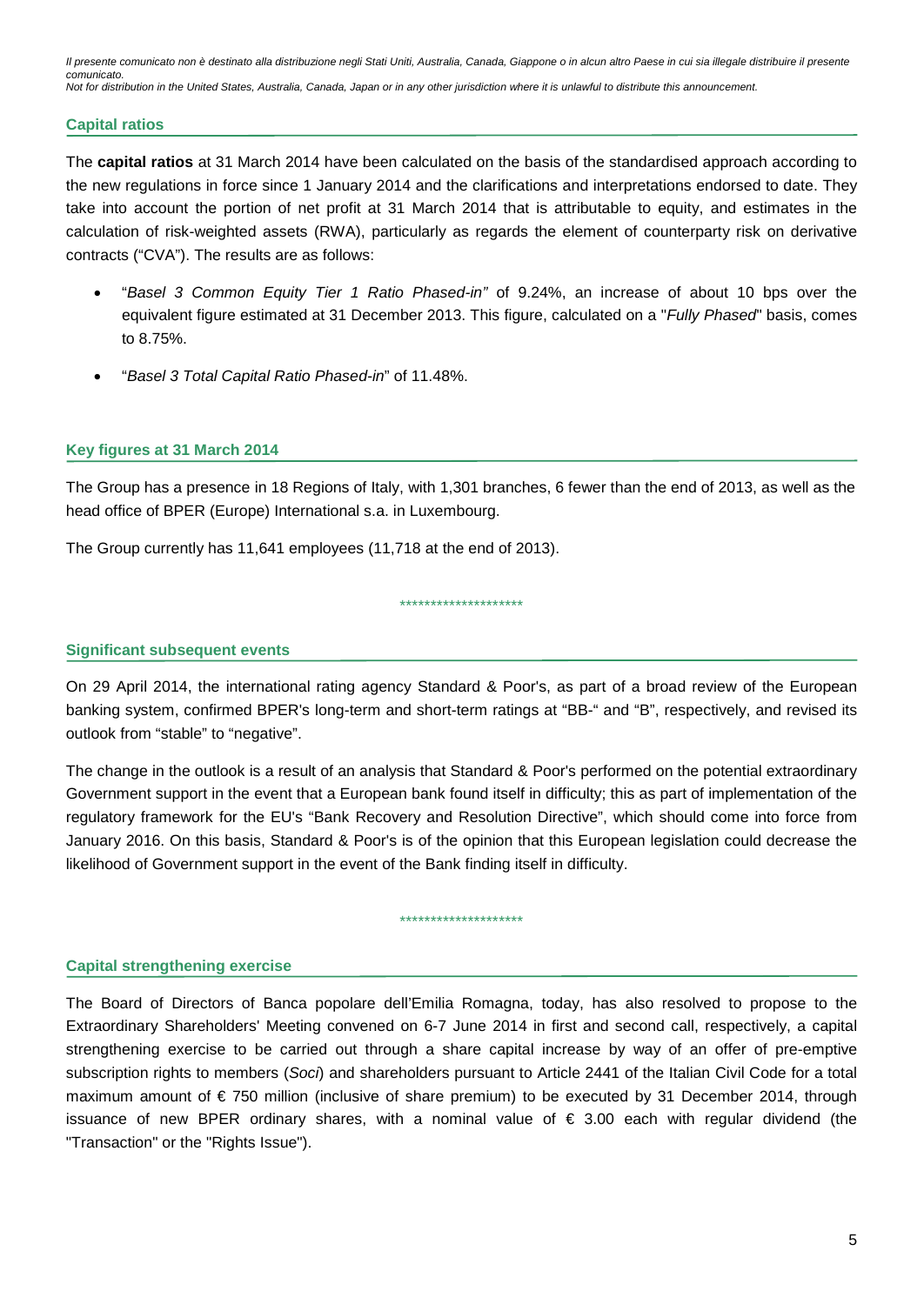### **Rationale and use of Rights Issue proceeds**

The Transaction is aimed at further strengthening the already strong capital position of the Group (capital ratios as at March 31, 2014 already well above the minimum regulatory requirements), immediately achieving a Basel 3 Fully Phased Common Equity Tier 1 ratio above 10%, in line with market best practices, even before considering the potential benefits from the expected validation of the advanced internal models for measuring credit risk.

The capital strengthening will also allow to face with comfort the Asset Quality Review and the subsequent stress tests that the European Central Bank is conducting at the European level as part of the Comprehensive Assessment, as well as to optimise the capital structure, increase the Group's financial flexibility in terms of cost of funding and allow the gradual return to a policy of dividend distribution.

The Rights Issue will allow BPER Group to continue to pursue its strategy of organic growth in serving its customers and supporting them in the growth opportunities offered by an economic scenario whose recovery prospects appear, today, more tangible. Additionally, the capital base thus achieved will help to improve our competitiveness in the key territories through a structural plan of actions that will be outlined in the new business Plan that will be presented early next year. Such Plan will have, among others, the objective of re-designing and innovating the distribution model of the Group and reducing structurally the operating costs in order to achieve an adequate and sustainable level of profitability estimated higher than 9% $^5$  $^5$  in terms of ROTE in 2017, after the Rights Issue.

Moreover, the successful completion of the Transaction, assuming the full subscription of the Rights Issue for the maximum amount of € 750 million, will allow Group BPER to achieve the following capital ratios (pro-forma as at March 31, 2014, calculated <sup>[6](#page-5-1)</sup> using a standard methodology, and thus excluding the potential benefits arising from the adoption of the advanced models for measuring credit risk)

- Basel 3 Phased-in Common Equity Tier 1 ratio: 10.93%
- Basel 3 Fully Phased Common Equity Tier 1 ratio: 10.44%

### **Period for the execution of the Transaction**

Subject to the issuance of the relevant authorisations by the competent authorities, it is expected that the offer of new ordinary shares by way of pre-emptive subscription rights to members (*Soci*) and shareholders may take place by 31 July 2014 and, in any case, within the current year.

#### **Underwriting consortium**

In the context of the Transaction, Citigroup Global Markets Limited, J.P. Morgan Securities plc and Mediobanca – Banca di Credito Finanziario SpA will act as Joint Global Coordinators and Joint Bookrunners, having entered into a stand-by underwriting agreement for the entire amount of the Transaction.

BPER is also assisted by Studio Chiomenti as legal advisor.

<span id="page-5-1"></span><span id="page-5-0"></span><sup>&</sup>lt;sup>5</sup> Estimate based on a consensus-based economic scenario, with interest rates implied in market curves and a cost of risk internally estimated at 75bps in 2017.<br><sup>6</sup> Estimates based on current evidence and interpretations, June 2014 of the communication in relation to prudential reports as at March 2014, with respect to the provisions of the new regulations in force since 1 January 2014.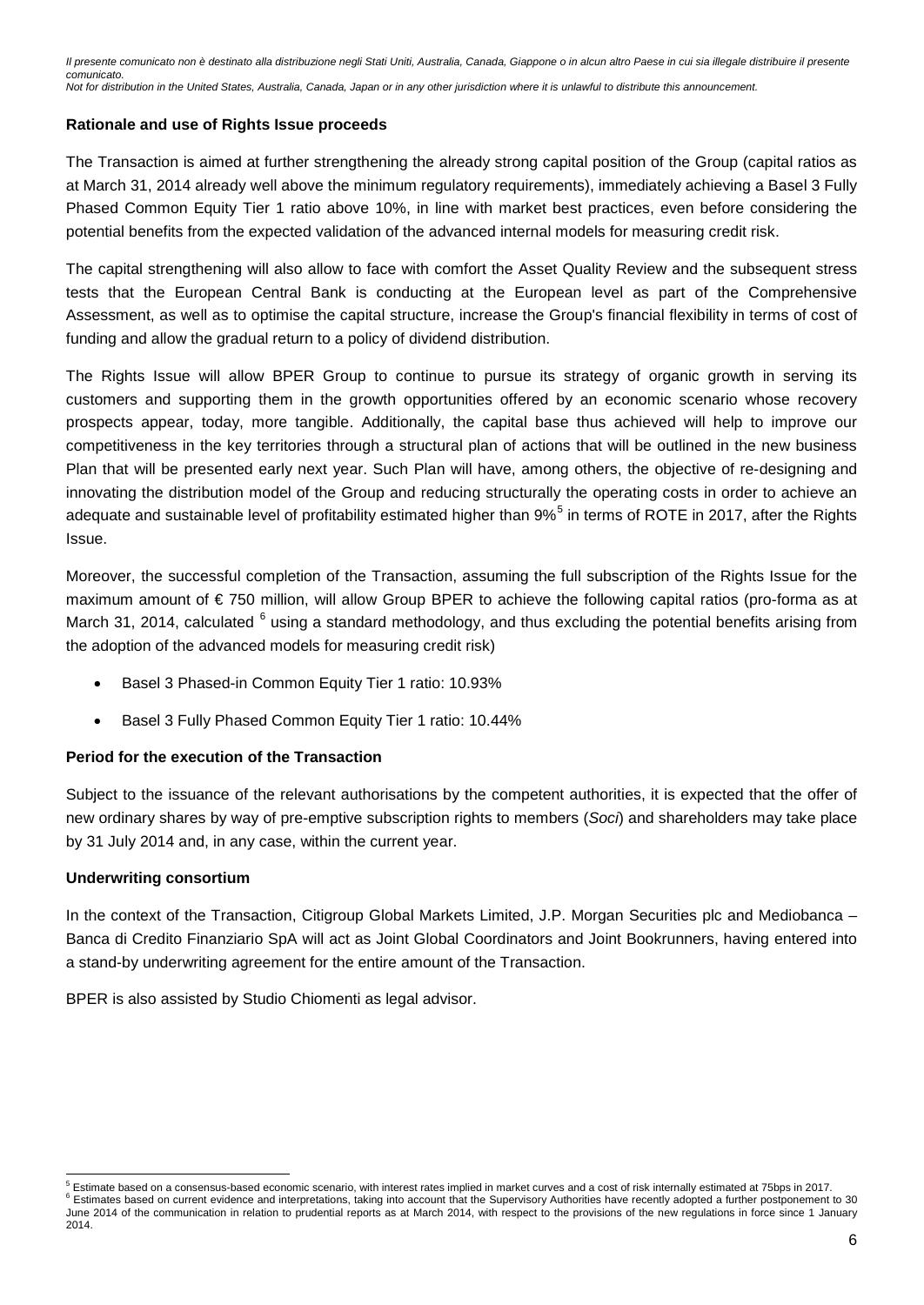\*\*\*\*\*\*\*\*\*\*\*\*\*\*\*\*\*\*\*\*

*Note that the consolidated quarterly report of the BPER Group at 31 March 2014 is unaudited. The document will be available at the head office, at Borsa Italiana S.p.a. and on the websites of the Bank and the Group (www.bper.it and www.gruppobper.it) as required by law.*

*To complete the information provided, we attach the consolidated balance sheet and income statement (split into quarters with comparative figures) at 31 March 2014, as well as a summary of the main indicators.*

*The report of the Board of Directors on the proposed increase in capital, containing proposals for the Extraordinary Shareholders' Meeting, will be made available to the public at the registered office and on the Bank's website as required by law.*

Modena, 6 May 2014

 **Chief Executive Officer Alessandro Vandelli**

The Manager responsible for preparing the Company's financial reports, Emilio Annovi, declares in accordance with art. 154-bis, para. 2, of D.Lgs. 58/1998 (Consolidated Finance Act) that the accounting information contained in this press release agrees with the books of account, accounting entries and supporting documentation.

Modena, 6 May 2014

**Manager responsible for preparing the Company's financial reports Emilio Annovi**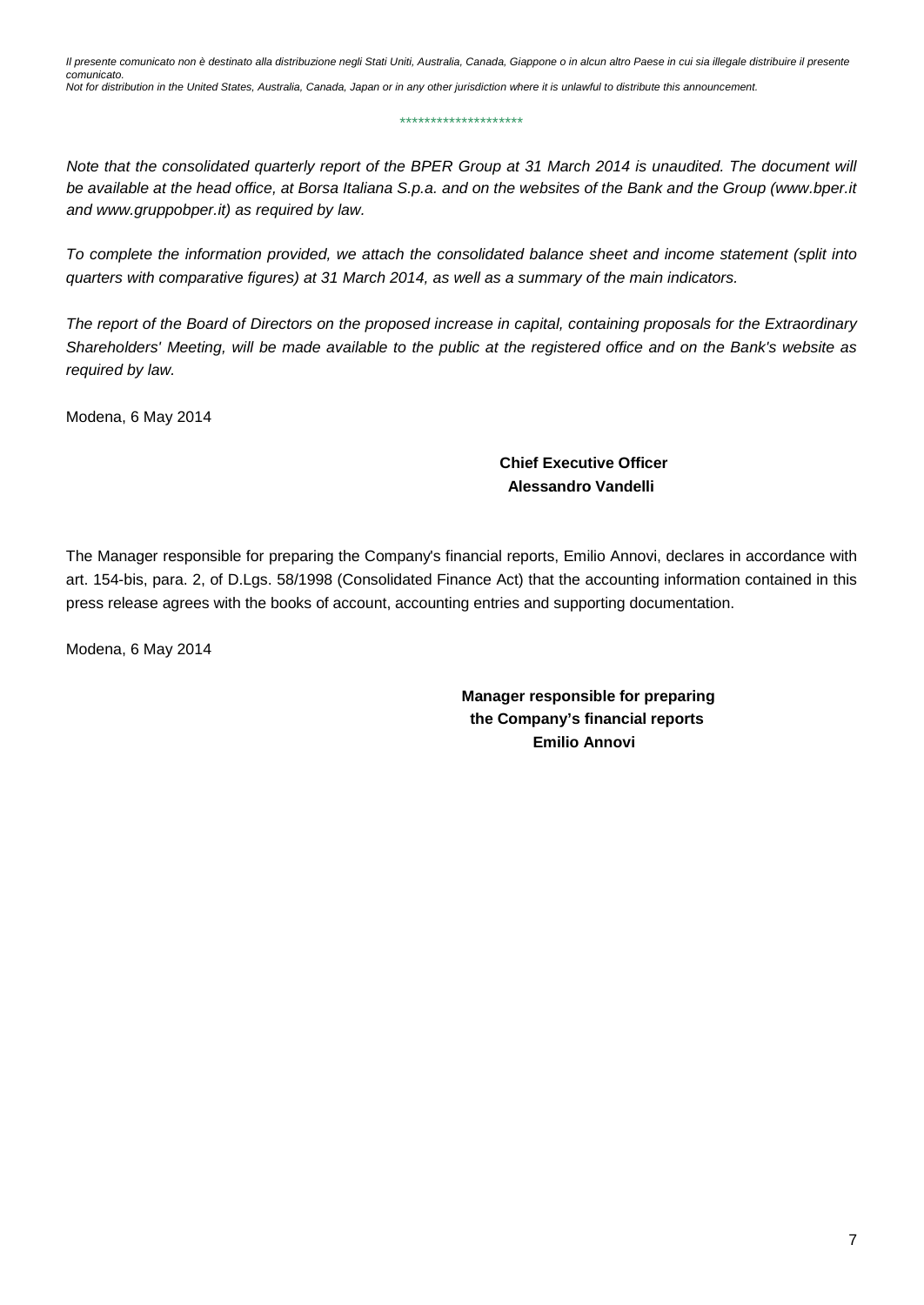\*\*\*\*\*\*\*\*\*\*\*\*\*\*\*\*\*\*\*\*\*\*\*\*\*\*\*\*\*\*\*\*\*\*\*\*\*\*\*\*\*\*\*\*\*\*\*\*\*\*\*\*\*\*\*\*\*\*\*\*\*\*\*\*\*\*\*\*\*\*\*\*\*\*\*\*\*\*\*\*\*\*

A conference call has been organised for **Wednesday, 7 May 2014 at 11.00 a.m. (CET)** to explain the BPER Group's results at 31 March 2014. The conference will be chaired by **Alessandro Vandelli, the Chief Executive Officer**. To join the conference call, dial one of the following numbers:

#### **ITALIA: +39 02 8020911**

#### **UK: +44 1212 818004**

#### **USA: +1 718 7058796**

A set of slides supporting the presentation will be available the same day before the start of the presentation and conference call in the Investor Relations section of the websites of the Bank and of the Group: www.bper.it and [www.gruppobper.it.](http://www.gruppobper.it/)

\*\*\*\*\*\*\*\*\*\*\*\*\*\*\*\*\*\*\*\*\*\*\*\*\*\*\*\*\*\*\*\*\*\*\*\*\*\*\*\*\*\*\*\*\*\*\*\*\*\*\*\*\*\*\*\*\*\*\*\*\*\*\*\*\*\*\*\*\*\*\*\*\*\*\*\*\*\*\*\*\*\*

*This is a translation into English of the original in Italian. The Italian text shall prevail over the English version.*

*Il presente comunicato stampa potrebbe contenere informazioni previsionali, compresi riferimenti che non sono relativi esclusivamente a dati storici o eventi attuali e, pertanto, in quanto tali, incerte. Le informazioni previsionali si basano su diverse assunzioni, aspettative, proiezioni e dati previsionali relativi ad eventi futuri e sono soggette a molteplici incertezze e ad altri fattori al di fuori del controllo di BPER. Esistono numerosi fattori che possono generare risultati ed andamenti notevolmente diversi rispetto ai contenuti, impliciti o espliciti, delle informazioni previsionali e pertanto tali informazioni non sono una indicazione attendibile circa la performance futura. BPER non si assume alcun obbligo di aggiornare pubblicamente o rivedere le informazioni previsionali sia a seguito di nuove informazioni, sia a seguito di eventi futuri o per altre ragioni, salvo che ciò sia richiesto dalla normativa applicabile.*

La presente comunicazione e le informazioni ivi contenute non ha finalità di né costituisce in alcun modo consulenza in materia di investimenti. In particolare, la *presente comunicazione, qualunque parte di essa o la sua distribuzione non può costituire la base di, né può essere fatto affidamento su di essa ai fini di, qualsiasi contratto o decisione di investimento. Le dichiarazioni ivi contenute non sono state oggetto di verifica indipendente. Non viene fatta alcuna dichiarazione o garanzia, espressa o implicita, in riferimento a, e nessun affidamento dovrebbe essere fatto relativamente all'imparzialità, accuratezza, completezza, correttezza e affidabilità delle informazioni ivi contenute. Né BPER, né alcuna società del Gruppo BPER ed i rispettivi rappresentanti, amministratori o dipendenti accettano qualsiasi responsabilità (sia per negligenza o altro) in relazione alla presente comunicazione o ai suoi contenuti nonché in relazione a qualsiasi perdita derivante dal suo uso o dall'affidamento fatto sulla stessa. Accedendo al presente comunicato stampa, il lettore accetta di essere vincolato dalle limitazioni di cui sopra.*

*This press release may contain "forward-looking statements", which includes all statements that do not relate solely to historical or current facts and which are*  therefore inherently uncertain. All forward-looking statements rely on a number of assumptions, expectations, projections and provisional data concerning future *events and are subject to a number of uncertainties and other factors, many of which are outside the control of BPER. There are a variety of factors that may cause*  actual results and performance to be materially different from the explicit or implicit contents of any forward-looking statements and thus, such forward-looking *statements are not a reliable indicator of future performance. BPER undertakes no obligation to publicly update or revise any forward-looking statements, whether as a result of new information, future events or otherwise, except as may be required by applicable law.*

The content of this press release has a merely informative and provisional nature and is not to be construed as providing investment advice. In particular, neither *this press release nor any part of it nor the fact of its distribution may form the basis of, or be relied on or in connection with, any contract or investment decision. The statements contained herein have not been independently verified. No representation or warranty, either express or implied, is made as to, and no reliance should be placed on, the fairness, accuracy, completeness, correctness or reliability of the information contained herein. Neither BPER nor any member of the*  BPER Group nor any of its or their respective representatives, directors or employees accept any liability whatsoever (whether in negligence or otherwise) in *connection with this press release or any of its contents or in relation to any loss arising from its use or from any reliance placed upon it. By accessing this press release, you agree to be bound by the foregoing limitations.*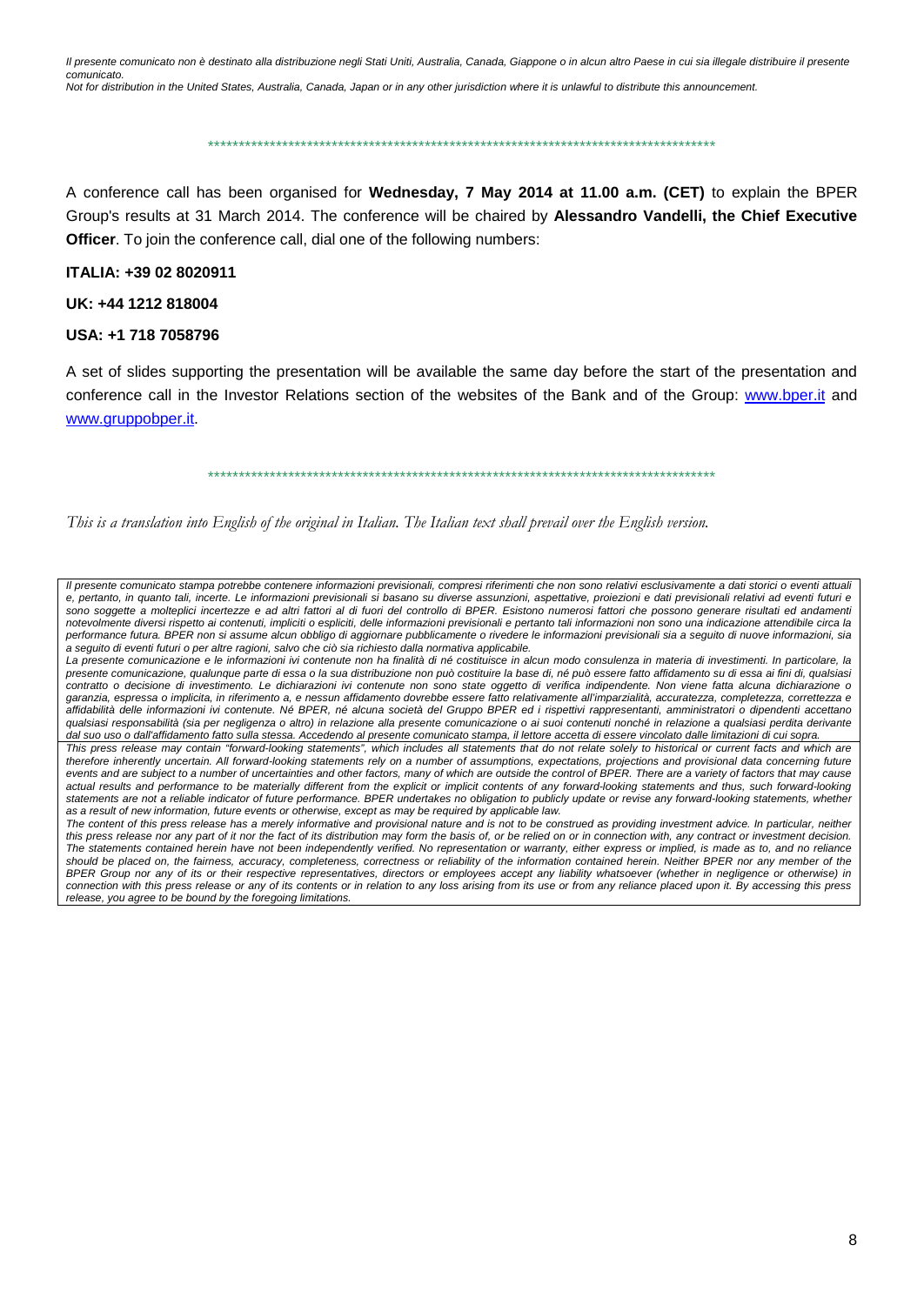# Consolidated balance sheet as at 31 March 2014

|                                                              |            |            |             | (in thousands of Euro) |
|--------------------------------------------------------------|------------|------------|-------------|------------------------|
| <b>Assets</b>                                                | 31.03.2014 | 31.12.2013 | Change      | %change                |
| 10. Cash and cash equivalents                                | 352.564    | 488.522    | (135,958)   | $-27.83$               |
| 20. Financial assets held for trading                        | 1,053,291  | 1,117,939  | (64, 648)   | $-5.78$                |
| 30. Financial assets designated at fair value through profit |            |            |             |                        |
| and loss                                                     | 138,983    | 149,899    | (10, 916)   | $-7.28$                |
| 40. Financial assets available for sale                      | 6,400,095  | 6,630,062  | (229, 967)  | $-3.47$                |
| 50. Financial assets held to maturity                        | 1,282,026  | 1,207,868  | 74,158      | 6.14                   |
| 60. Due from banks                                           | 1,861,654  | 1,587,781  | 273,873     | 17.25                  |
| 70. Loans to customers                                       | 45,849,318 | 46,514,738 | (665, 420)  | $-1.43$                |
| 80. Hedging derivatives                                      | 11,782     | 3,751      | 8,031       | 214.10                 |
| 100. Equity investments                                      | 254,197    | 250,970    | 3,227       | 1.29                   |
| 120. Property, plant and equipment                           | 1,013,735  | 1,022,430  | (8,695)     | $-0.85$                |
| 130. Intangible assets                                       | 487,625    | 491,215    | (3,590)     | $-0.73$                |
| of which: goodwill                                           | 380,416    | 380,416    |             |                        |
| 140. Tax assets                                              | 1,174,233  | 1,184,567  | (10, 334)   | $-0.87$                |
| a) current                                                   | 88,894     | 145,989    | (57,095)    | $-39.11$               |
| b) deferred                                                  | 1,085,339  | 1,038,578  | 46,761      | 4.50                   |
| b1) of which L. 214/2011                                     | 938,763    | 893,224    | 45,539      | 5.10                   |
| 150. Non-current assets and disposal groups held for sale    | 2,817      | 2,817      |             |                        |
| 160. Other assets                                            | 828,765    | 1,105,493  | (276, 728)  | $-25.03$               |
| <b>Total assets</b>                                          | 60,711,085 | 61,758,052 | (1,046,967) | $-1.70$                |

| Liabilities and shareholders' equity                              | 31.03.2014 | 31.12.2013 | Change      | %change  |
|-------------------------------------------------------------------|------------|------------|-------------|----------|
| 10. Due to banks                                                  | 6,758,626  | 7,820,719  | (1,062,093) | $-13.58$ |
| 20. Due to customers                                              | 33,082,762 | 33,681,447 | (598, 685)  | $-1.78$  |
| 30. Debt securities in issue                                      | 10,716,050 | 10,186,690 | 529,360     | 5.20     |
| 40. Financial liabilities held for trading                        | 214,552    | 198,059    | 16,493      | 8.33     |
| 50. Financial liabilities designated at fair value through profit |            |            |             |          |
| and loss                                                          | 2,442,213  | 2,952,035  | (509, 822)  | $-17.27$ |
| 60. Hedging derivatives                                           | 35,573     | 37,825     | (2,252)     | $-5.95$  |
| 80. Tax liabilities                                               | 214,337    | 134,873    | 79,464      | 58.92    |
| a) current                                                        | 67,048     | 12,405     | 54,643      | 440.49   |
| b) deferred                                                       | 147,289    | 122,468    | 24,821      | 20.27    |
| 100. Other liabilities                                            | 1,938,832  | 1,520,458  | 418,374     | 27.52    |
| 110. Provision for termination indemnities                        | 208,040    | 208,390    | (350)       | $-0.17$  |
| 120. Provisions for risks and charges                             | 316,864    | 305,796    | 11,068      | 3.62     |
| a) pensions and similar commitments                               | 129,498    | 120,859    | 8,639       | 7.15     |
| b) other provisions                                               | 187,366    | 184,937    | 2,429       | 1.31     |
| 140. Valuation reserves                                           | 158,643    | 139,472    | 19,171      | 13.75    |
| 170. Reserves                                                     | 2,290,578  | 2,267,929  | 22,649      | 1.00     |
| 180. Share premium reserve                                        | 624,156    | 624,156    |             |          |
| 190. Share capital                                                | 1,001,483  | 1,001,483  |             |          |
| 200. Treasury shares                                              | (7, 272)   | (7,272)    |             |          |
| 210. Minority interests                                           | 687,376    | 678,816    | 8,560       | 1.26     |
| 220. Profit/Loss for the period                                   | 28,272     | 7,176      | 21,096      | 293.98   |
| Total liabilities and shareholders' equity                        | 60,711,085 | 61,758,052 | (1,046,967) | $-1.70$  |

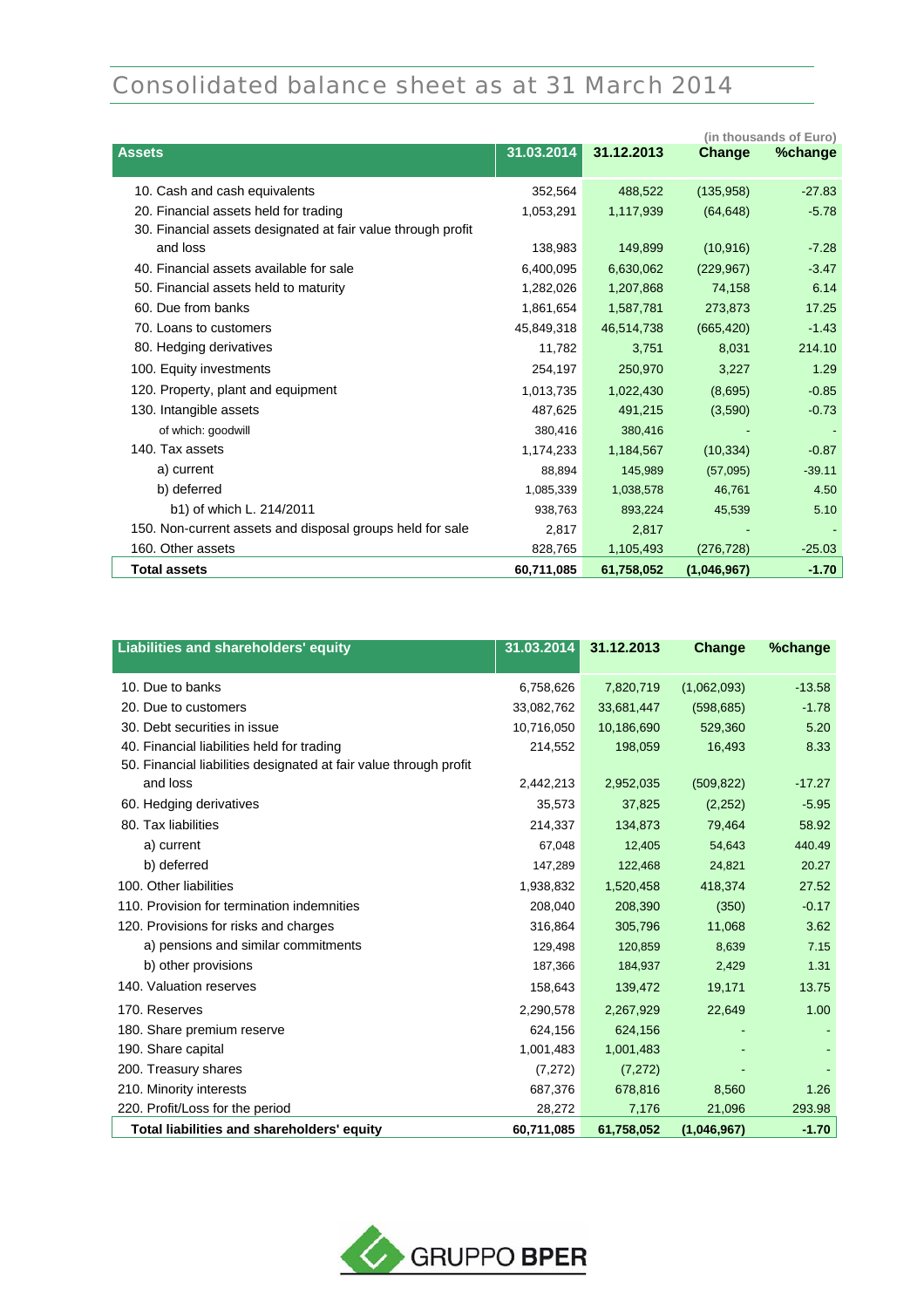## Consolidated income statement as at 31 March 2014

|                                                                         |            |            |           | (in thousands of Euro) |
|-------------------------------------------------------------------------|------------|------------|-----------|------------------------|
| <b>Captions</b>                                                         | 31.03.2014 | 31.03.2013 | Change    | %change                |
| 10. Interest and similar income                                         | 494,548    | 522,914    | (28, 366) | $-5.42$                |
| 20. Interest and similar expense                                        | (164, 728) | (211,799)  | 47,071    | $-22.22$               |
| 30. Net interest income                                                 | 329,820    | 311,115    | 18,705    | 6.01                   |
| 40. Commission income                                                   | 184,023    | 184,746    | (723)     | $-0.39$                |
| 50. Commission expense                                                  | (12, 573)  | (13, 457)  | 884       | $-6.57$                |
| 60. Net commission income                                               | 171,450    | 171,289    | 161       | 0.09                   |
| 70. Dividends and similar income                                        | 574        | 575        | (1)       | $-0.17$                |
| 80. Net trading income                                                  | 4,290      | 8,317      | (4,027)   | $-48.42$               |
| 90. Net hedging gains (losses)                                          | 231        | (280)      | 511       | $-182.50$              |
| 100. Gains/losses on disposal or repurchase of:                         | 67,761     | 24,834     | 42,927    | 172.86                 |
| a) loans                                                                | 107        | 36         | 71        | 197.22                 |
| b) financial assets available for sale                                  | 67,430     | 23,417     | 44,013    | 187.95                 |
| d) financial liabilities                                                | 224        | 1,381      | (1, 157)  | $-83.78$               |
| 110. Net results on financial assets and liabilities designated at fair |            |            |           |                        |
| value                                                                   | (8,982)    | (18, 215)  | 9,233     | $-50.69$               |
| 120. Net interest and other banking income                              | 565,144    | 497,635    | 67,509    | 13.57                  |
| 130. Net impairment adjustments to:                                     | (214, 710) | (167, 766) | (46, 944) | 27.98                  |
| a) loans                                                                | (211, 820) | (161, 628) | (50, 192) | 31.05                  |
| b) financial assets available for sale                                  | (466)      | (670)      | 204       | $-30.45$               |
| d) other financial assets                                               | (2, 424)   | (5,468)    | 3,044     | $-55.67$               |
| 140. Net profit from financial activities                               | 350,434    | 329,869    | 20,565    | 6.23                   |
| 180. Administrative costs:                                              | (322, 923) | (323,000)  | 77        | $-0.02$                |
| a) payroll                                                              | (196, 796) | (198, 440) | 1,644     | $-0.83$                |
| b) other administrative costs                                           | (126, 127) | (124, 560) | (1, 567)  | 1.26                   |
| 190. Net provision for risks and charges                                | (6,658)    | (5,318)    | (1,340)   | 25.20                  |
| 200. Net adjustments to property, plant and equipment                   | (10, 402)  | (10,081)   | (321)     | 3.18                   |
| 210. Net adjustments to intangible assets                               | (5,955)    | (4,958)    | (997)     | 20.11                  |
| 220. Other operating charges/income                                     | 48,455     | 57,822     | (9, 367)  | $-16.20$               |
| 230. Operating costs                                                    | (297, 483) | (285, 535) | (11, 948) | 4.18                   |
| 240. Profit (loss) from equity investments                              | (973)      | (5)        | (968)     |                        |
| 270. Gains (losses) on disposal of investments                          | 1          | 88         | (87)      | $-98.86$               |
| 280. Profit (loss) from current operations before tax                   | 51,979     | 44,417     | 7,562     | 17.03                  |
| 290. Income taxes on current operations                                 | (20, 760)  | (30, 509)  | 9,749     | $-31.95$               |
| 300. Profit (loss) from current operations after tax                    | 31,219     | 13,908     | 17,311    | 124.47                 |
| 310. Profit (loss) after tax on non-current assets held for sale        |            | 1,525      | (1,525)   | $-100.00$              |
| 320. Net profit (loss)                                                  | 31,219     | 15,433     | 15,786    | 102.29                 |
| 330. Net profit (loss) pertaining to minority interests                 | (2,947)    | (1,041)    | (1,906)   | 183.09                 |
| 340. Profit (loss) for the period pertaining to the Parent              |            |            |           |                        |
| Company                                                                 | 28,272     | 14,392     | 13,880    | 96.44                  |

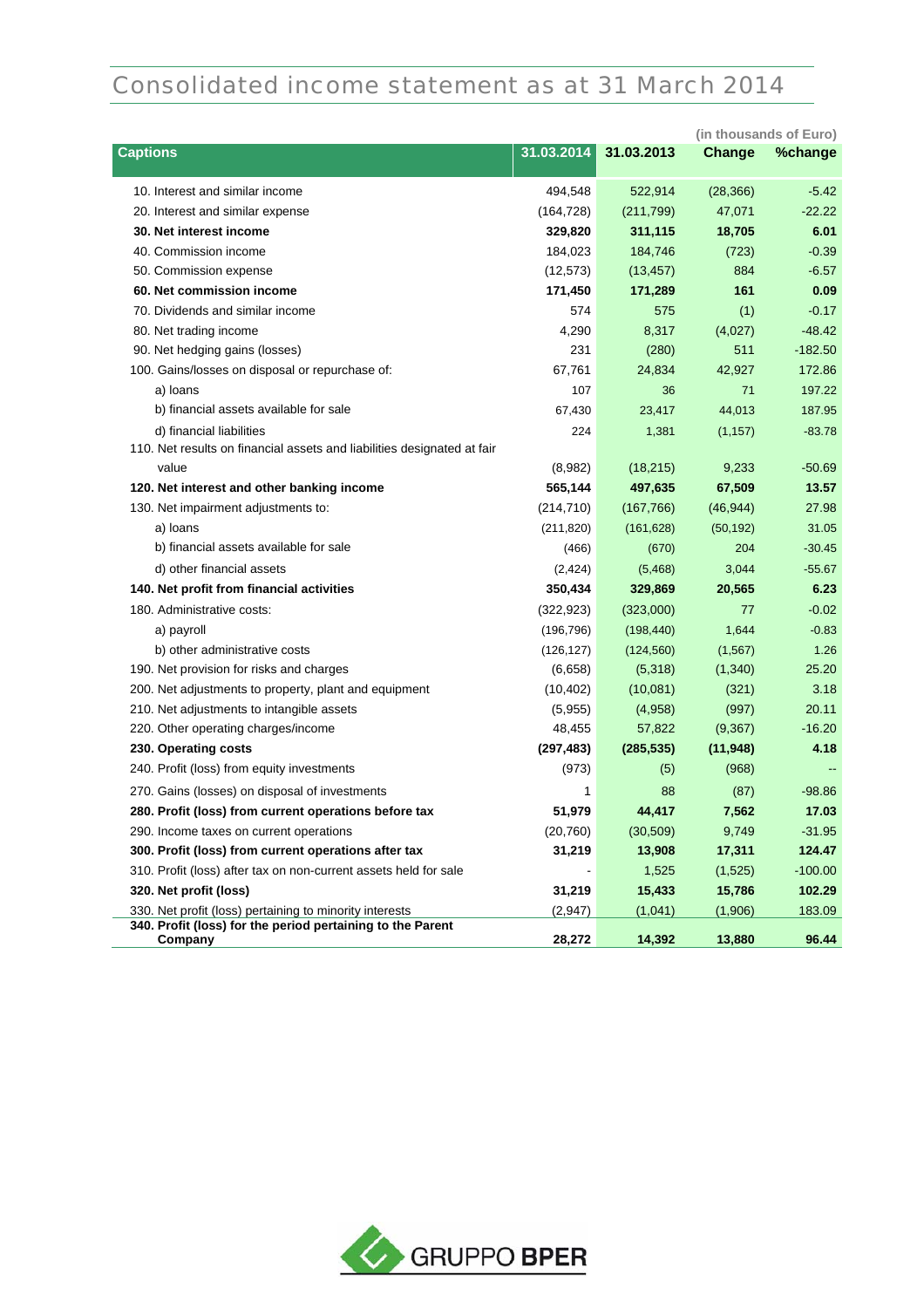Consolidated income statement by quarter as at 31 March 2014 Consolidated income statement by quarter as at 31 March 2014

| <b>Captions</b>                                                               | 31.03.2014 | 31.03.2013     | 2nd quarter   | 3rd quarter   | 4th quarter | 31.12.2013  |
|-------------------------------------------------------------------------------|------------|----------------|---------------|---------------|-------------|-------------|
|                                                                               |            |                | 2013          | 2013          | 2013        |             |
| 10. Interest and similar income                                               | 494.548    | 522.914        | 522.451       | 510.407       | 504.813     | 2.060.585   |
| 20. Interest and similar expense                                              | (164.728)  | (211.799)      | (196.370)     | (183.420)     | (179.007)   | (770.596)   |
| 30. Net interest income                                                       | 329.820    | 311.115        | 326.081       | 326.987       | 325.806     | 1.289.989   |
| 40. Commission income                                                         | 184.023    | 184.746        | 188.519       | 186.320       | 191.601     | 751.186     |
| 50. Commission expense                                                        | (12.573)   | (13.457)       | (12.997)      | (13.645)      | (12.829)    | (52.928)    |
| 60. Net commission income                                                     | 171.450    | 171.289        | 175.522       | 172.675       | 178.772     | 698.258     |
| 70. Dividends and similar income                                              | 574        | 575            | 22.415        | 540           | 556         | 24.086      |
| 80. Net trading income                                                        | 4.290      | 8.317          | 12.041        | 12.516        | 15.239      | 48.113      |
| 90. Net hedging gains (losses)                                                | 231        | (280)          |               | $\frac{5}{1}$ | (401)       | (592)       |
| 100. Gains/losses on disposal or repurchase of:                               | 67.761     | 24.834         | 73.324        | 14.338        | 53.082      | 165.578     |
| a) loans                                                                      | 107        | 36             | (723)         | (528)         | 286         | (929)       |
| b) financial assets available for sale                                        | 67.430     | 23.417         | 74.004        | 12.641        | 51.992      | 162.054     |
| d) financial liabilities                                                      | 224        | 1.381          | $\frac{4}{3}$ | 2.225         | 804         | 4.453       |
| 110. Net results on financial assets and liabilities designated at fair value | (8.982)    | (18.215)       | (17.230)      | (11.375)      | (27.170)    | (73.990)    |
| 120. Net interest and other banking income                                    | 565.144    | 497.635        | 592.227       | 515.696       | 545.884     | 2.151.442   |
| 130. Net impairment adjustments to:                                           | (214.710)  | (167.766)      | (640.005)     | (155.291)     | (253.441)   | (876.547)   |
| a) loans                                                                      | (211.820)  | (161.628)      | (278.131)     | (151.624)     | (190.202)   | (781.585)   |
| sale<br>b) financial assets available for                                     | (466)      | (670)          | (2.528)       | (1.423)       | (53.812)    | (58, 433)   |
| d) other financial assets                                                     | (2.424)    | (5.468)        | (19.390)      | (2.244)       | (9.427)     | (36.529)    |
| 140. Net profit from financial activities                                     | 350.434    | 329.869        | 292.178       | 360.405       | 292.443     | 1.274.895   |
| 180. Administrative costs:                                                    | (322.923)  | (323,000)      | (340.128)     | (312.633)     | (333.524)   | (1.309.285) |
| a) payroll                                                                    | 196.796)   | (004.98, 1)    | (208, 169)    | (185.171)     | (195.699)   | (787.479)   |
| b) other administrative costs                                                 | (126.127)  | (124.560)      | (131.959)     | (127.462)     | (137.825)   | (521.806)   |
| 190. Net provision for risks and charges                                      | (6.658)    | (5.318)        | (13.060)      | (1.700)       | (9.832)     | (29.910)    |
| 200. Net adjustments to property, plant and equipment                         | (10.402)   | (10.081)       | (10.155)      | (10.190)      | (13.304)    | (43.730)    |
| 210. Net adjustments to intangible assets                                     | (5.955)    | (4.958)        | (5.307)       | (5.552)       | (6.455)     | (22.272)    |
| 220. Other operating charges/income                                           | 48.455     | 57.822         | 55.765        | 49.388        | 48.876      | 211.851     |
| 230. Operating costs                                                          | (297.483)  | (285.535)      | (312.885)     | (280.687)     | (314.239)   | (1.193.346) |
| 240. Profit (loss) from equity investments                                    | (973)      | $\overline{5}$ | (8.200)       | 3.790         | (10.533)    | (14.948)    |
| 260. Adjustments to goodwill                                                  |            |                |               |               | (112)       | (112)       |
| 270. Gains (losses) on disposal of investments                                |            | 88             | 39            | 214           | $\circlede$ | 335         |
| 280. Profit (loss) from current operations before tax                         | 51.979     | 44.417         | (28.868)      | 83.722        | (32.447)    | 66.824      |
| 290. Income taxes on current operations                                       | (20.760)   | (30.509)       | (5.374)       | (41.426)      | 25.341      | (51.968)    |
| 300. Profit (loss) from current operations after tax                          | 31.219     | 13.908         | (34.242)      | 42.296        | (7.106)     | 14.856      |
| 310. Profit (loss) after tax on non-current assets held for sale              |            | 1.525          | (1.082)       | 815           |             | 1.258       |
| 320. Net profit (loss)                                                        | 31.219     | 15.433         | (35.324)      | 43.111        | (7.106)     | 16.114      |
| 330. Net profit (loss) pertaining to minority interests                       | (2.947)    | (1.041)        | (532)         | (7.441)       | 76          | (8.938)     |
| 340. Profit (loss) pertaining to the Parent Company                           | 28.272     | 14.392         | (35.856)      | 35.670        | (7.030)     | 7.176       |

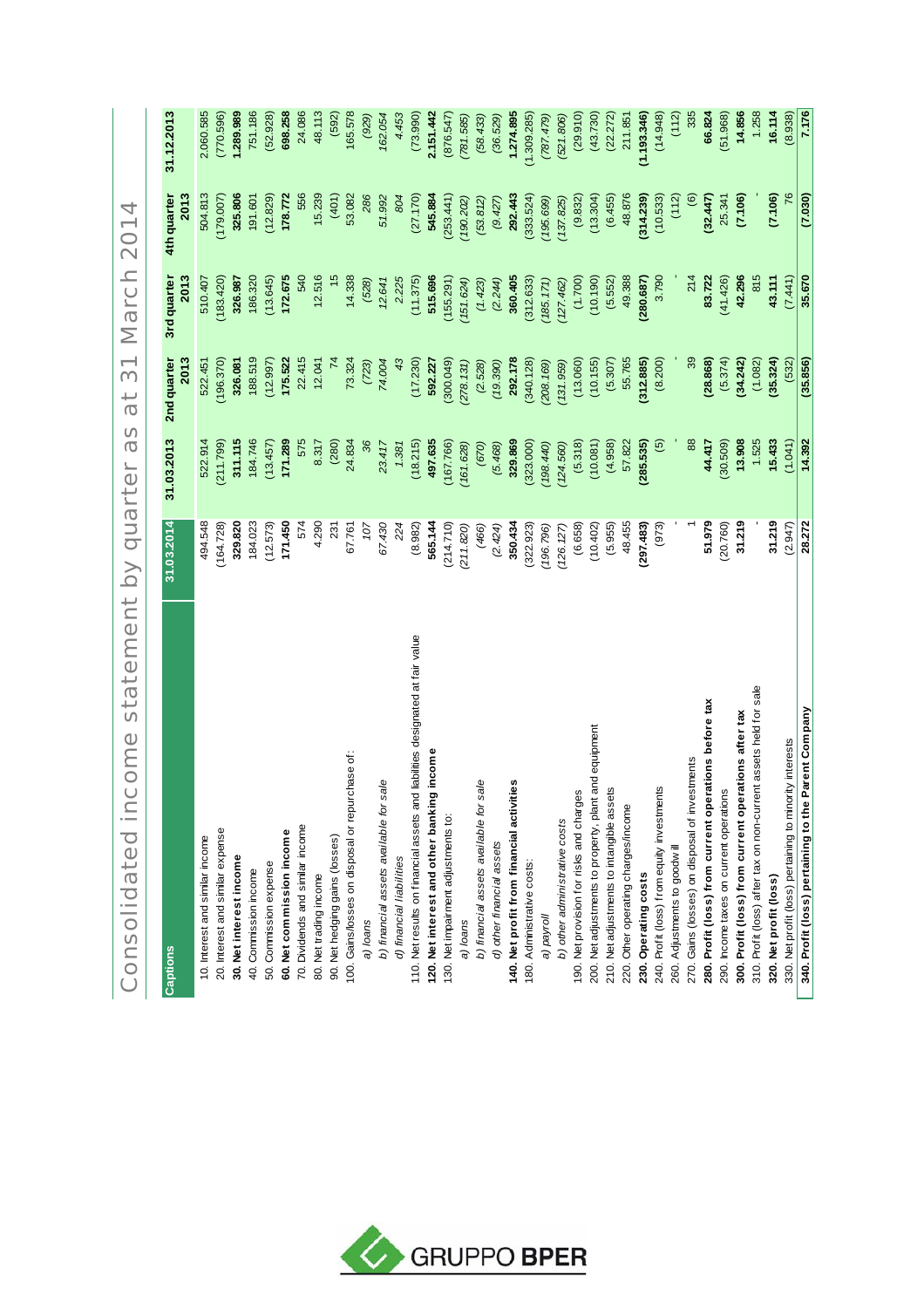### Performance ratios as at 31 March 2014

|                                                                    | 31.03.2014  | $2013(*)$     |
|--------------------------------------------------------------------|-------------|---------------|
| <b>Financial ratios</b>                                            |             |               |
|                                                                    |             |               |
| Structural ratios (%)                                              |             |               |
| net loans to customers/total assets                                | 75.52%      | 75.32%        |
| net loans and advances to customers/direct deposits from customers | 99.15%      | 99.35%        |
| financial assets/total assets                                      | 14.62%      | 14.74%        |
| fixed assets/total assets                                          | 2.09%       | 2.06%         |
| goodwill/total assets                                              | 0.63%       | 0.62%         |
| direct deposits/total assets                                       | 87.30%      | 88.48%        |
| deposits under management/indirect deposits                        | 42.97%      | 43.01%        |
| financial assets/tangible equity (**)                              | 2.07        | 2.16          |
| leverage (***)                                                     | 14.02       | 14.52         |
| net interbank lending/borrowing (in thousands of Euro)             | (4,896,972) | (6, 232, 938) |
| number of employees                                                | 11,641      | 11,718        |
| number of national bank branches                                   | 1,301       | 1,307         |
| <b>Profitability ratios (%)</b>                                    |             |               |
| ROE (Return On Equity)                                             | 2.83%       | 0.18%         |
| ROA (net profit/total assets)                                      | 0.05%       | 0.02%         |
| Cost/income ratio                                                  | 52.64%      | 57.38%        |
| Net adjustments to loans and advances/net loans to customers       | 0.46%       | 0.33%         |
| <b>Basic EPS</b>                                                   | 0.084       | 0.042         |
| <b>Diluted EPS</b>                                                 | 0.084       | 0.043         |
| Risk ratios (%)                                                    |             |               |
| net doubtful loans/net loans to customers                          | 14.11%      | 13.76%        |
| net non-performing loans/net loans to customers                    | 5.64%       | 5.33%         |
| net watchlist loans/net loans to customers                         | 6.75%       | 6.74%         |
| adjustments to doubtful loans/gross doubtful loans                 | 38.49%      | 37.34%        |
| adjustments to non-performing loans/gross non-performing loans     | 55.39%      | 54.97%        |
| adjustments to watchlist loans/gross watchlist loans               | 19.04%      | 18.17%        |
| adjustments to performing loans/gross performing loans             | 0.53%       | 0.56%         |
| Capital for supervisory purposes and capital ratios                |             |               |
| Core Tier 1 ratio                                                  |             | 8.56%         |
| Total capital ratio                                                |             | 11.87%        |
| Common Equity (CET1) Ratio - Phased-in 1                           | 9.24%       |               |
| Common Equity (CET1) Ratio - Fully Phased <sup>1</sup>             | 8.75%       |               |
| Total capital ratio - Phased-in <sup>1</sup>                       | 11.48%      |               |



*<sup>1</sup> The capital ratios at 31 March 2014 have been calculated on the basis of the standardised approach according to the new regulations in force since 1 January 2014 and the clarifications and interpretations endorsed to date. They take into account the portion of net profit at 31 March 2014 that is attributable to equity, and estimates in the calculation of risk-weighted assets (RWA), particularly as regards the element of counterparty risk on derivative contracts (CVA).*